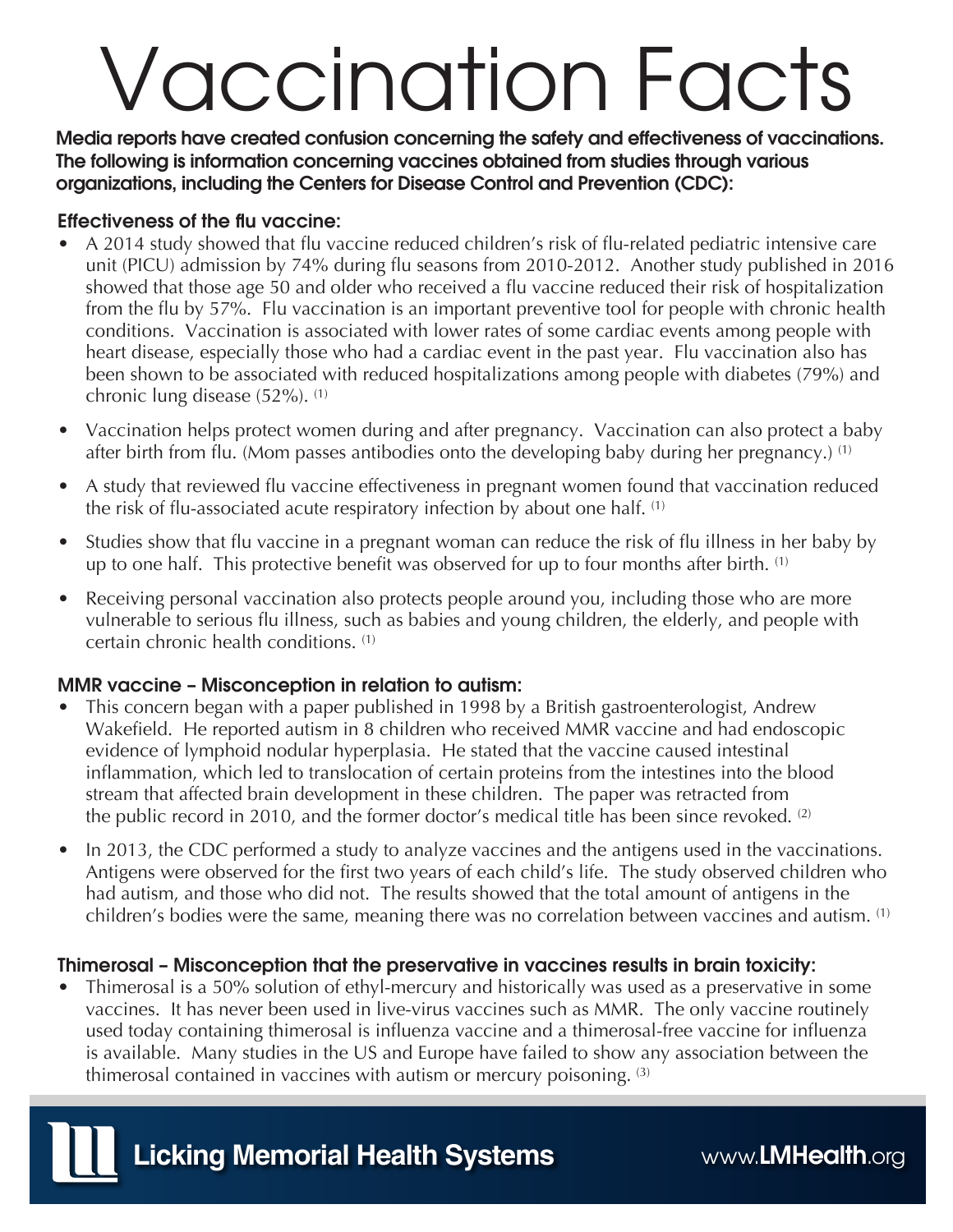#### Antigens – Misconception that vaccines given concurrently overwhelm the immune system.

- Although the number of recommended childhood vaccines has increased during the past 30 years, with advances in protein chemistry and recombinant DNA technology, the dosage of vaccines has actually decreased. The 14 vaccines given today (2009) contain less than 200 bacterial and viral proteins compared to more than 3000 of these immunological components in the 7 vaccines administered in 1980. (4)
- A CDC-sponsored study in 2013 evaluated 1,047 children, aged 7-10 years, who received 7,266 antigens, 8,127 antigens, and 10,341 antigens at 7, 12, and 24 months, respectively. This study was aimed to analyze the results to see if the children's immune systems were negatively affected by receiving a larger dose of antigens versus a smaller dose of antigens. Antigens - substances that cause the body to create antibodies - are necessary in the fight to ward off infectious diseases. The study concluded there was no association between the number of antigens received through vaccines in the first two years of life and a negative impact on the immune system. Interestingly, the study found that the children who received the most antigens tested better in attention and executive functions than those who received less antigens. (5)

The following graphs contain data showing the positive effect that vaccinations have had on certain infectious, debilitating diseases. Among children born from 1994 through 2013, vaccination has prevented 322 million illnesses, 21 million hospitalizations, and 732,000 deaths, per CDC estimates. However, due to vaccine hesitancy among parents and patients, cases of Pertussis, Tetanus, and other diseases recently have begun to increase in the U.S. and other countries around the world. (6)



#### Cases of Diptheria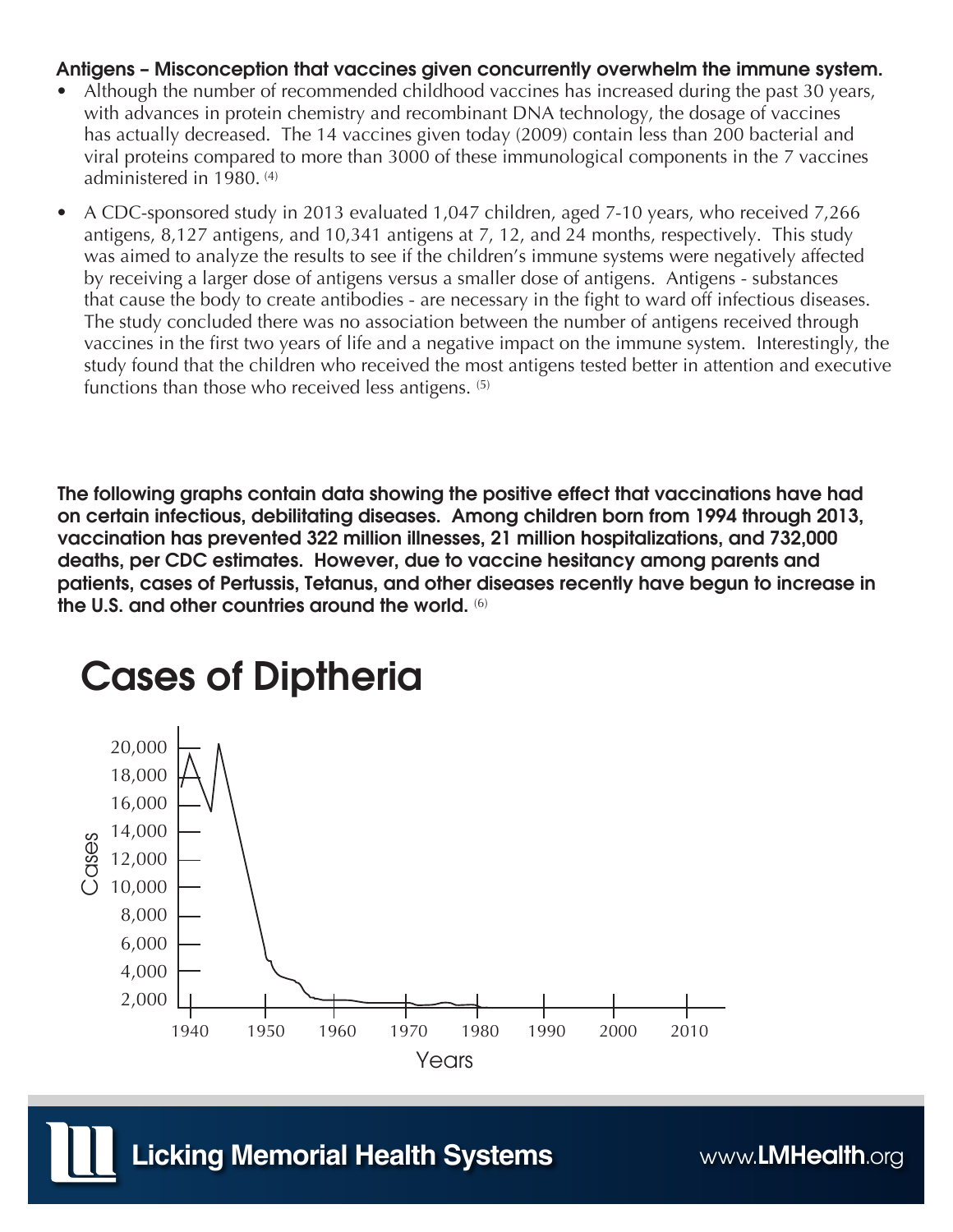#### Cases of Measles



### Cases of Mumps

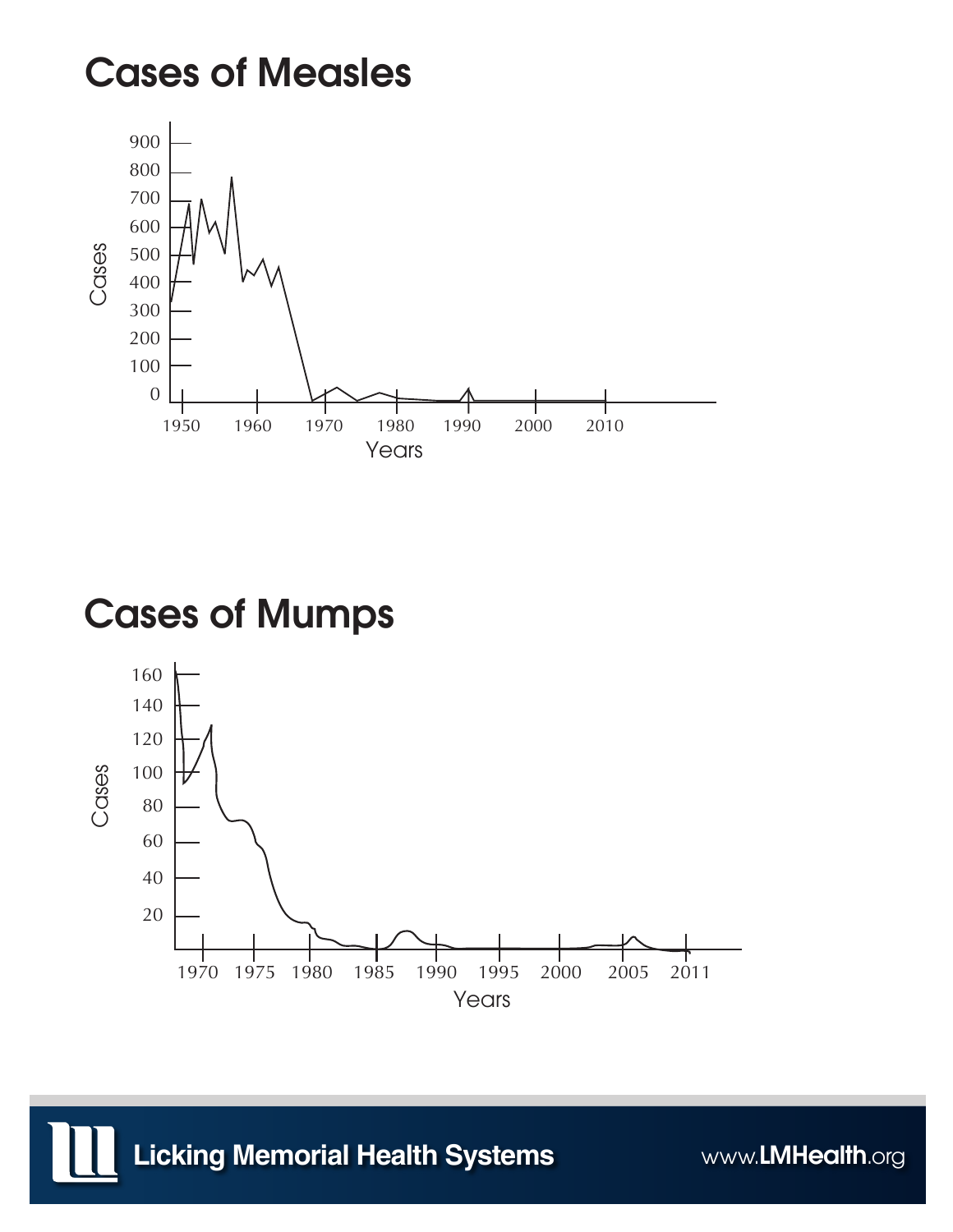## Cases of Poliomyelitis



### Cases of Pertussis

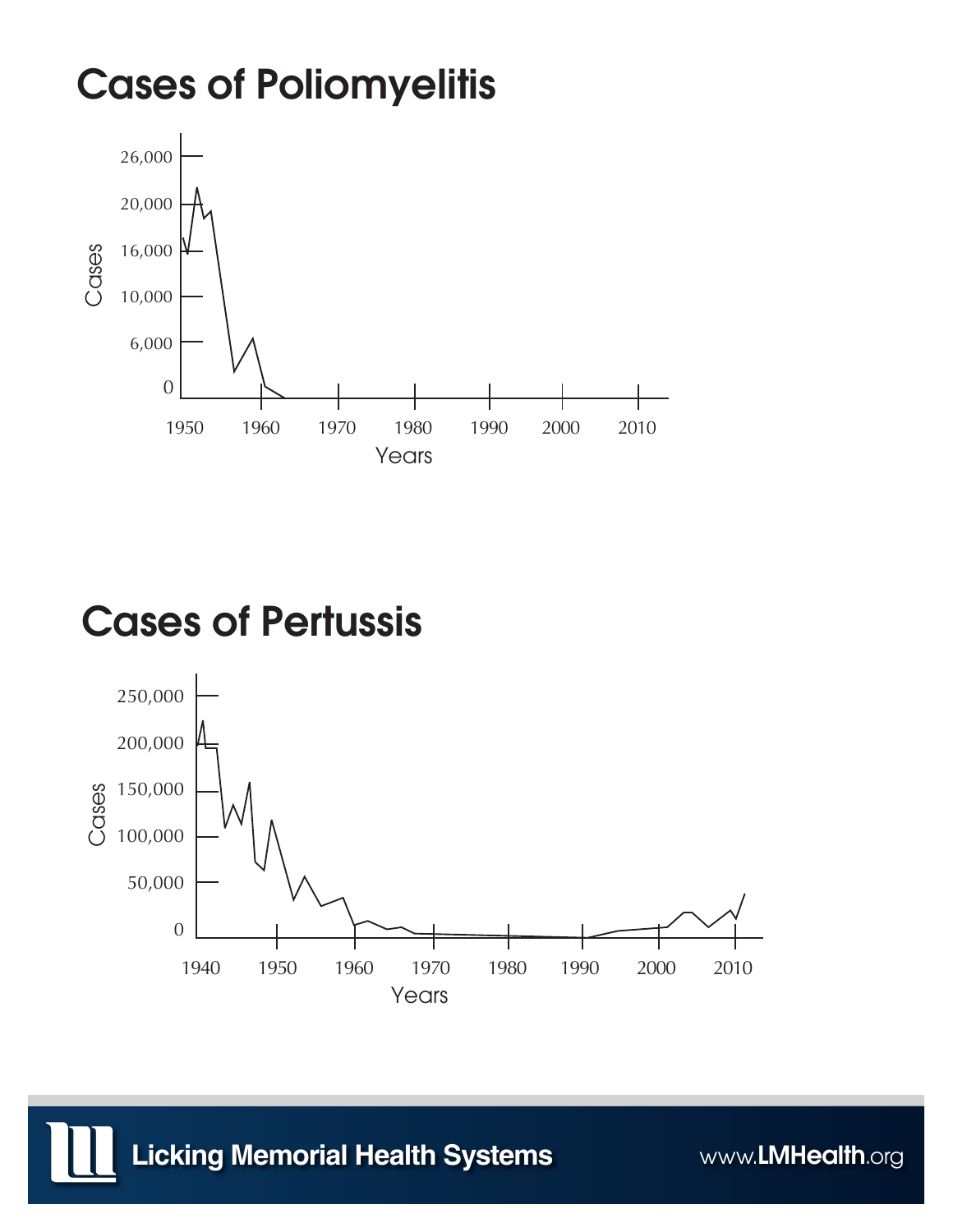### Cases of Rubella



### Cases of Invasive Hib